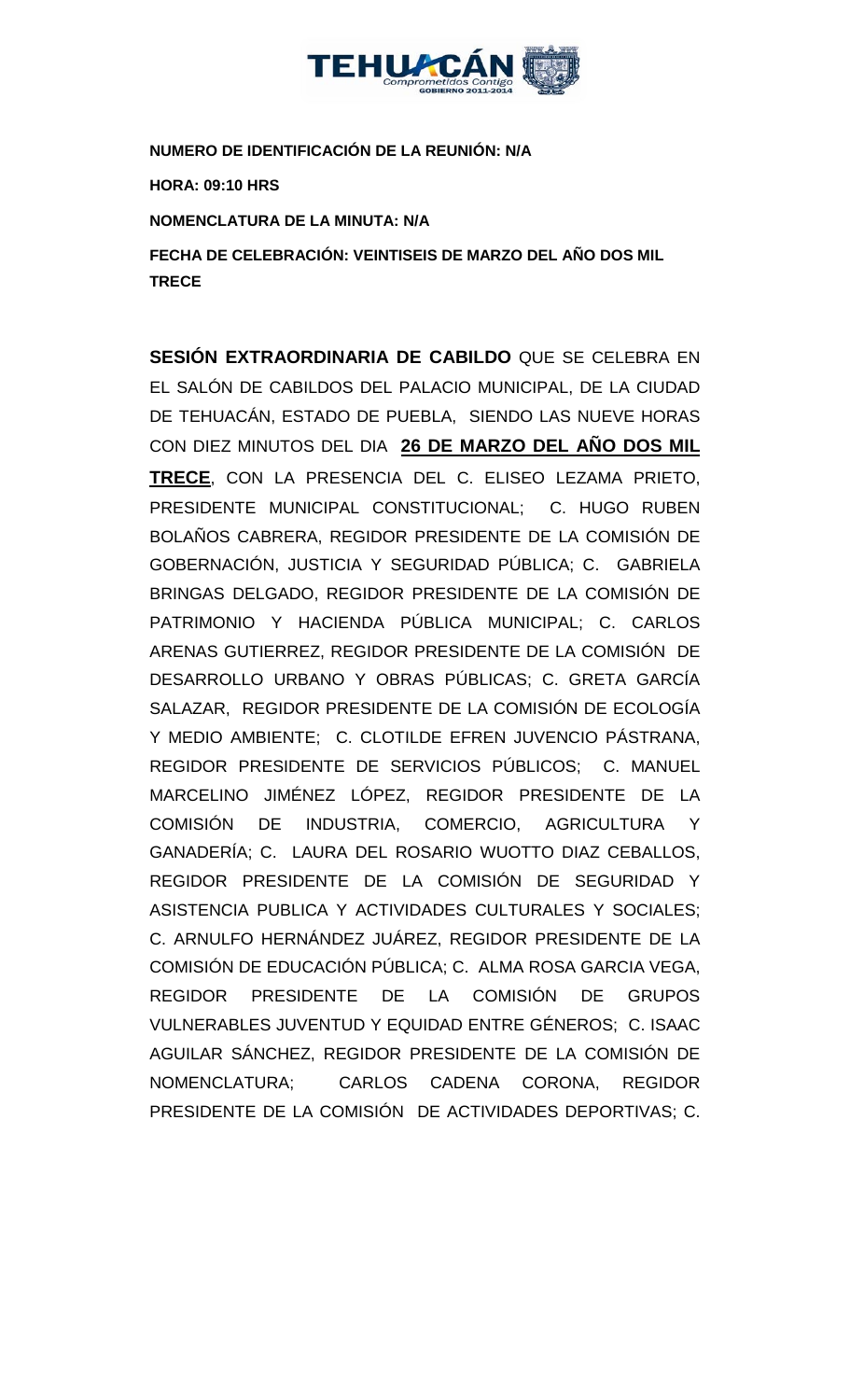ENRIQUE BUSTOS FLORES, REGIDOR PRESIDENTE DE LA COMISIÓN DE PATRIMONIO HISTÓRICO; C. LIC. ROBERTO IVÁN LINARES CHÁVEZ, SÍNDICO MUNICIPAL, ASÍ COMO EL C. DR. JOSÉ ORLANDO CUALLO CINTA, SECRETARIO DEL AYUNTAMIENTO QUIEN DA FE.-------------------------------------------------------------------------------

UNA VEZ QUE SE HA PASADO LISTA DE ASISTENCIA SE INFORMA LO SIGUIENTE:

NO SE ENCUENTRAN PRESENTES EN ESTA SESIÓN DE CABILDO LOS C.C. REGIDORES GABRIELA BRINGAS DELGADO, LAURA DEL ROSARIO WUOTTO DIAZ CEBALLOS Y CARLOS CADENA CORONA.

SEÑOR PRESIDENTE LE COMUNICO QUE SE ENCUENTRAN 11 DE LOS MIEMBROS DEL CABILDO, POR LO ANTERIOR SE DECLARA EL QUÓRUM LEGAL PARA CONTINUAR CON LA PRESENTE SESIÓN DE CABILDO.

EL C. DR. JOSÉ ORLANDO CUALLO CINTA, PROCEDE A DAR LECTURA AL ORDEN DEL DÍA, MISMA QUE CONTIENE LOS SIGUIENTES PUNTOS:

### **1.- APERTURA DE LA SESIÓN**

### **2.- LISTA DE ASISTENCIA**

**3.- DECLARATORIA DEL QUÓRUM**

### **4.- LECTURA DEL ACTA ANTERIOR**

### **5.- COMISIÓN DE DESARROLLO URBANO Y OBRAS PÚBLICAS.-**

 ANÁLISIS DISCUSIÓN Y EN SU CASO APROBACIÓN DEL DICTAMEN QUE VERSA SOBRE LA LICENCIA DE USO DE SUELO COMERCIAL PARA RESTAURANTE BAR, PARA EL PREDIO UBICADO EN CALLE 1 NORTE NO. 234, A SOLICITUD DEL C. JAVIER FLORES MORENO.

### **6.- COMISIÓN DE INDUSTRIA, COMERCIO, AGRICULTURA Y GANADERÍA.-**

 ANÁLISIS, DISCUSIÓN Y EN SU CASO APROBACIÓN DEL DICTAMEN QUE CONTIENE LA REAPERTURA DEL ESTABLECIMIENTO DENOMINADO "LA CUCARACHA" UBICADO EN CALLE 6 ORIENTE NO. 106 DE LA COLONIA FRANCISCO SARABIA, PROPIEDAD DEL C. MARCO ANTONIO LOPEZ GUEVARA, CON LA LICENCIA DE FUNCIONAMIENTO 780 A NOMBRE DE VICENTE AGUILAR GOMEZ.

### **CLAUSURA.**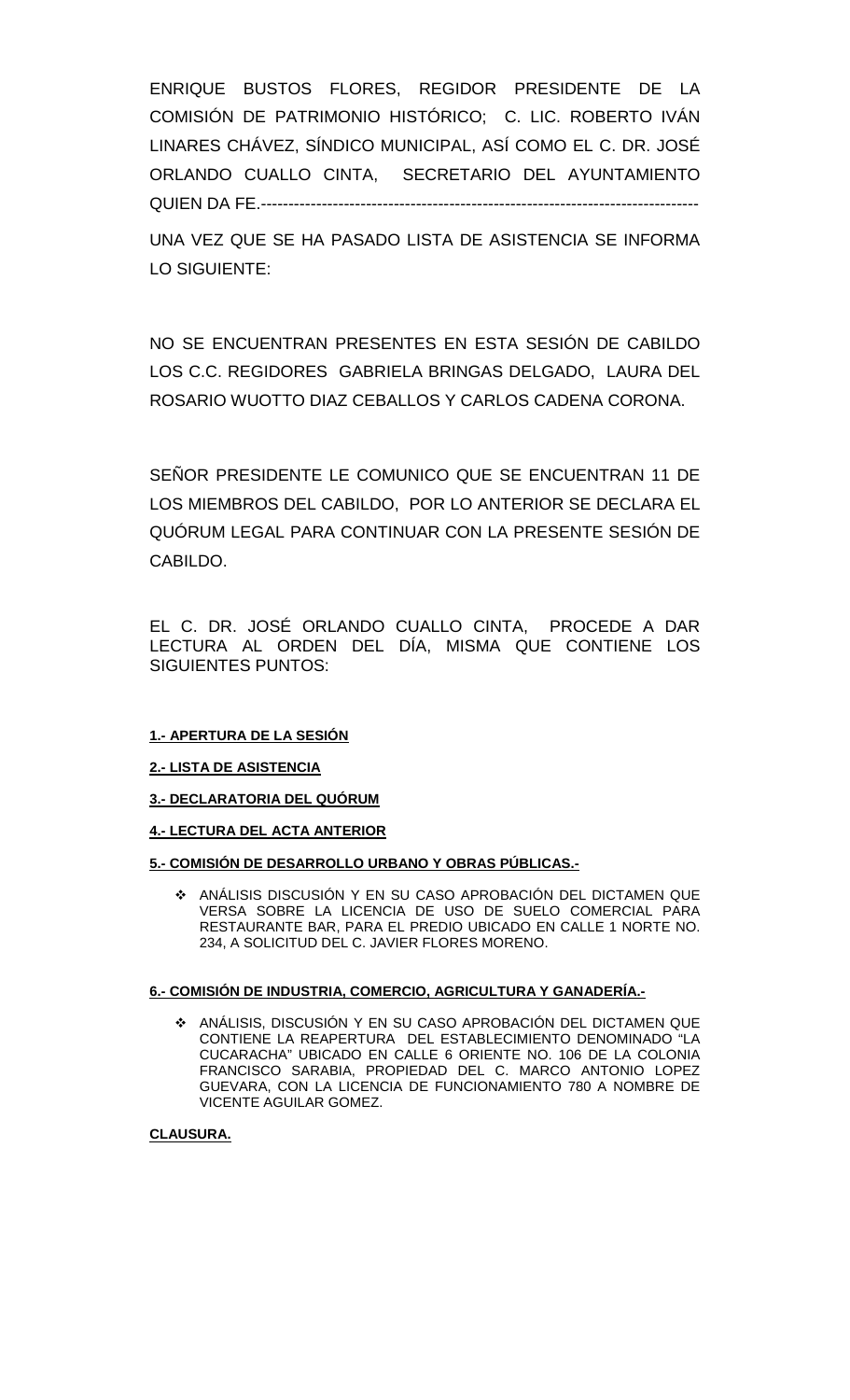PASAMOS AL PUNTO DE: LECTURA Y FIRMA DE ACTA DE LA SESION ANTERIOR

EN ESTOS MOMENTOS EL DR. ORLANDO CUALLO CINTA, PROCEDE A DAR LECTURA AL ACTA ANTERIOR UNA VEZ TERMINADA LA LECTURA SE PROCEDE A PASAR A LOS REGIDORES PARA SU FIRMA CORRESPONDIENTE.

**COMISIÓN DE DESARROLLO URBANO Y OBRAS PÚBLICAS.- ANÁLISIS DISCUSIÓN Y EN SU CASO APROBACIÓN DEL DICTAMEN QUE VERSA SOBRE LA LICENCIA DE USO DE SUELO COMERCIAL PARA RESTAURANTE BAR, PARA EL PREDIO UBICADO EN CALLE 1 NORTE NO. 234, A SOLICITUD DEL C. JAVIER FLORES MORENO.**

SEÑOR REGIDOR TIENE USTED EL USO DE LA PALABRA.

EL C. CARLOS ARENAS GUTIERREZ, PROCEDE A DAR LECTURA AL DICTAMEN DE REFERENCIA, MISMO QUE A LA LETRA DICE:

### **"…HONORABLE CUERPO EDILICIO DEL AYUNTAMIENTO DE TEHUACÁN, PUEBLA**.

LOS SUSCRITOS ARQ. CARLOS ARENAS GUTIÉRREZ REGIDOR PRESIDENTE, C. GRETA GARCÍA SALAZAR Y C.P. GABRIELA BRINGAS DELGADO, TODOS REGIDORES MIEMBROS DE LA **COMISIÓN DE DESARROLLO URBANO Y OBRAS PÚBLICAS** EN USO DE LAS FACULTADES QUE SE NOS CONFIERE EN TÉRMINOS DE LO QUE DISPONEN LOS ARTÍCULOS **92** FRACCIONES **I, IV, 94, 96** FRACCIÓN **III** Y **98** DE LA LEY ORGÁNICA MUNICIPAL; TOMANDO EN CUENTA LOS ARGUMENTOS DE HECHO Y DE DERECHO QUE EN EL PRESENTE SE VIERTEN, SOMETEMOS A SU CONSIDERACIÓN EL SIGUIENTE DICTÁMEN QUE VERSA SOBRE LA *"LICENCIA DE USO DE SUELO COMERCIAL PARA RESTAURANTE BAR, PARA EL PREDIO UBICADO EN CALLE 1 NORTE No. 234, COL. CENTRO DE ESTA CIUDAD, A SOLICITUD DEL C. JAVIER FLORES MORENO";*  BASÁNDONOS EN LOS SIGUIENTES:

### **A N T E C E D E N T E S**

**ÚNICO.-** QUE CON FECHA TRECE DE SEPTIEMBRE DE DOS MIL DOCE, ES RECIBIDA POR LA DIRECCIÓN DE DESARROLLO URBANO DE ESTE HONORABLE AYUNTAMIENTO MUNICIPAL DE TEHUACÁN, PUEBLA; DEL CIUDADANO **JAVIER FLORES MORENO**, LA SOLICITUD PARA CONSTANCIA DE USO DE SUELO PARA EL FUNCIONAMIENTO DE UN RESTAURANTE BAR, EN EL PREDIO UBICADO EN CALLE UNO NORTE, NÚMERO DOSCIENTOS TREINTA Y CUATRO, DE LA COLONIA CENTRO DE ESTA CIUDAD DE TEHUACÁN, PUEBLA, TAL Y COMO SE DESPRENDE DEL TRÁMITE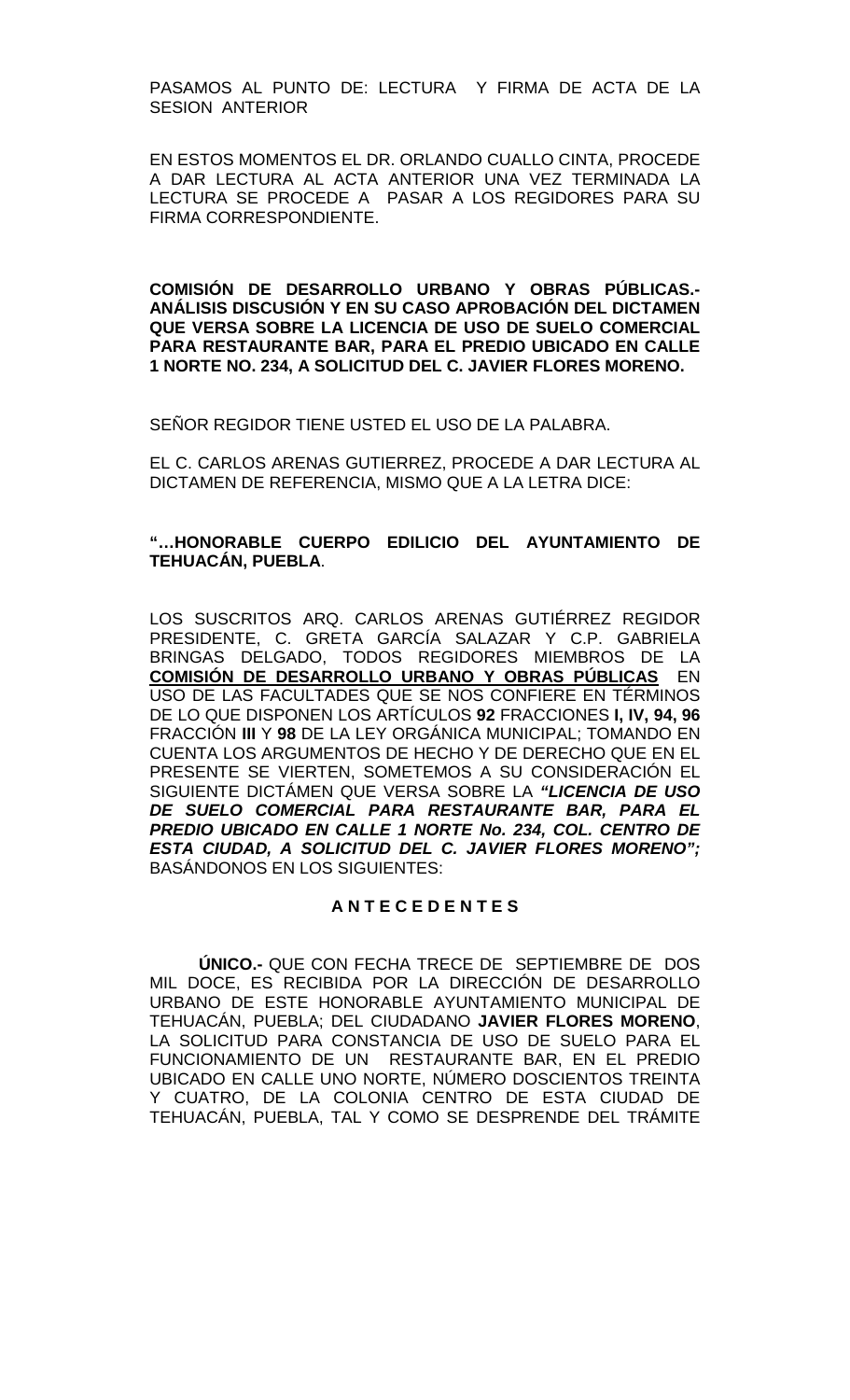CON FOLIO DE INGRESO 001610; ANEXANDO A SU PETICION COPIA DEL CONTRATO DE ARRENDAMIENTO DEL INMUEBLE OBJETO DE LA PRESENTE PETICIÓN, COTEJADA POR EL CIUDADANO LICENCIADO FABIO ARTURO FRANCISCO BELTRÁN CARRILES, NOTARIO PÚBLICO AUXILIAR, DE LA NOTARIA PÚBLICA NÚMERO TRES DE LAS DE ESTE DISTRITO JUDICIAL; ASIMISMO, SE ANEXA, COPIA SIMPLE DE CONSTANCIA DE PAGO PREDIAL ACTUALIZADA, CROQUIS DE LOCALIZACIÓN Y DOS FOTOGRAFIAS DE LA DISTRIBUCIÓN INTERIOR QUE SE PRETENDE PARA DICHO ESTABLECIMIENTO.

#### **C O N S I D E R A N D O**

**I.-** QUE ES OBLIGACIÓN DE ESTE HONORABLE AYUNTAMIENTO EN TÉRMINOS DE LO QUE DISPONEN LOS ARTÍCULOS **102, 103** Y **105** DE LA CONSTITUCIÓN POLÍTICA DEL ESTADO LIBRE Y SOBERANO DE PUEBLA, CUMPLIR Y HACER CUMPLIR LA CONSTITUCIÓN, LEYES Y REGLAMENTOS SECUNDARIOS QUE EMANEN DEL PACTO FEDERAL; ELLO EN ESTRICTO APEGO Y CONCORDANCIA EN LO DISPUESTO POR EL ARTÍCULO **115** FRACCIÓN **V** DE LA PROPIA CONSTITUCIÓN POLÍTICA DE LOS ESTADOS UNIDOS MEXICANOS.

**II.-** QUE EN TÉRMINOS DE LO DISPUESTO POR EL ARTICULO **9** FRACCIONES **I, III, X , XV** Y PÁRRAFO ÚLTIMO DE LA LEY GENERAL DE ASENTAMIENTOS HUMANOS; CORRESPONDE A ESTE MUNICIPIO EN EL ÁMBITO DE SU JURISDICCIÓN ENTRE OTROS ADMINISTRAR LOS PLANES O PROGRAMAS DE DESARROLLO URBANO, DE CENTROS DE POBLACIÓN, ASÍ COMO EXPEDIR LAS AUTORIZACIONES, LICENCIAS O PERMISOS DE USO DE SUELO; EJERCIENDO SUS ATRIBUCIONES EN MATERIA DE DESARROLLO URBANO A TRAVÉS DE LOS CABILDOS DE LOS AYUNTAMIENTOS O CON EL CONTROL Y EVALUACIÓN DE ESTOS, DE IGUAL FORMA COMO LO DISPONE EL NUMERAL **78** FRACCIONES **XXXIX**, **XLI** DE LA LEY ORGÁNICA MUNICIPAL DEL ESTADO DE PUEBLA, ES FACULTAD DE LOS AYUNTAMIENTOS, EL ADMINISTRAR SUS<br>PROGRAMAS - DE DESARROLLO URBANO. ASÍ COMO EL DE DESARROLLO URBANO, ASÍ COMO EL CONTROLAR Y REGULAR EL SUELO DENTRO DE SU JURISDICCIÓN TERRITORIAL, RESPETANDO EL MARCO JURÍDICO ANTES CITADO, COMPRENDIÉNDOSE ACCIONES TENDIENTES CONSERVACIÓN, MEJORAMIENTO Y CRECIMIENTO DE LOS CENTROS DE POBLACIÓN DEL MUNICIPIO; SIN DESCUIDAR EL MANTENIMIENTO DEL EQUILIBRIO ECOLÓGICO Y ADECUÁNDOSE A LOS PRINCIPIOS DE UN DESARROLLO EQUILIBRADO Y SUSTENTABLE.

**III.-** QUE EL ARTÍCULO **92** DEL ÚLTIMO DE LOS ORDENAMIENTOS LEGALES ARRIBA INVOCADO ESTIPULA EN SUS FRACCIONES **III, IV**, Y **V** DE LA LEY ORGÁNICA MUNICIPAL DEL ESTADO DE PUEBLA; QUE SON FACULTADES Y OBLIGACIONES DE LOS REGIDORES DELIBERAR Y DECIDIR SOBRE LOS ASUNTOS QUE LE COMPETEN AL AYUNTAMIENTO, FORMAR PARTE DE LAS COMISIONES PARA LAS QUE FUEREN DESIGNADOS POR ESTE Y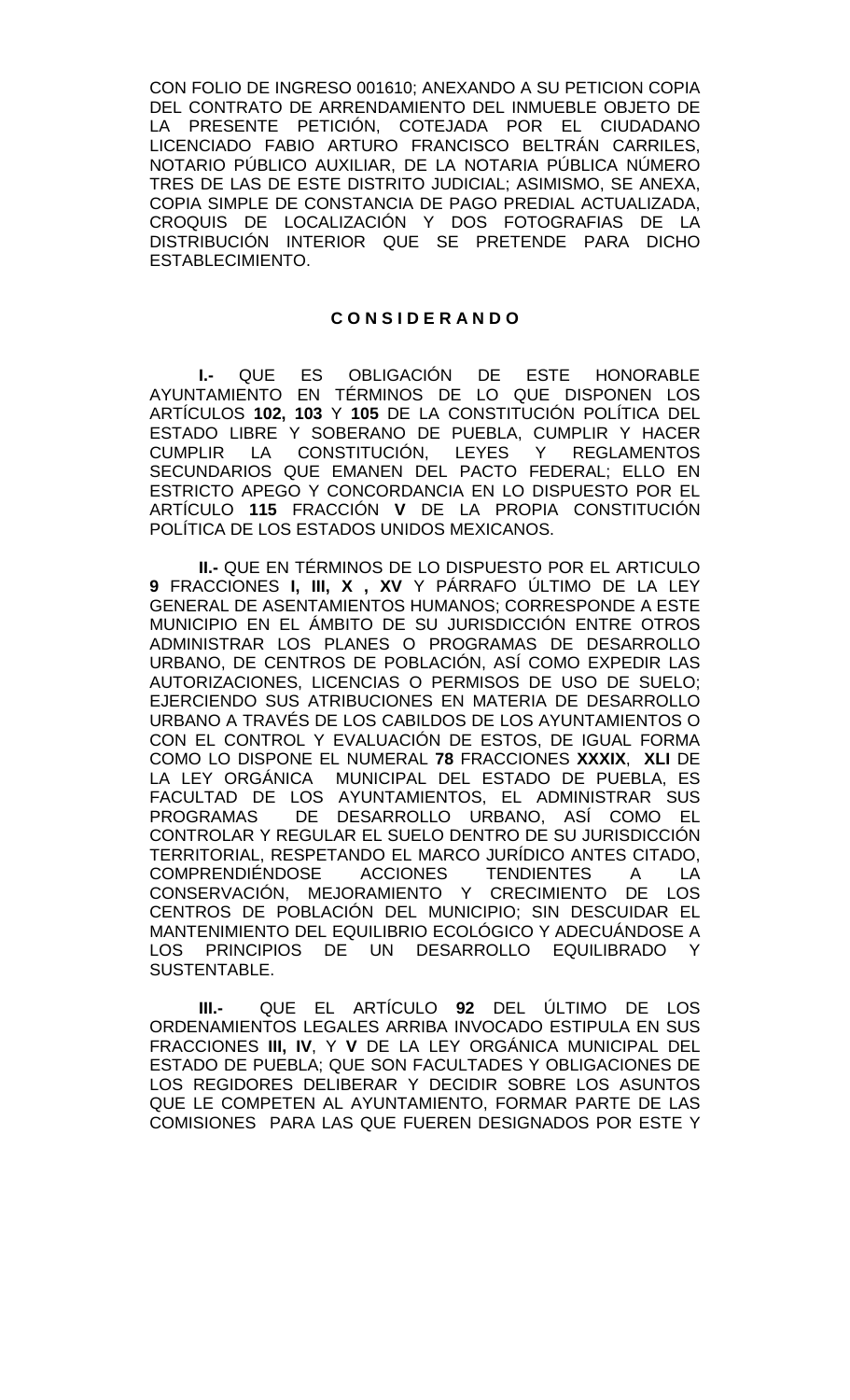DICTAMINAR E INFORMAR SOBRE LOS ASUNTOS QUE SE LES ENCOMIENDE; DISPOSICIÓN QUE SE ARTICULA CON EL DISPOSITIVO **96** FRACCIÓN **III** DE ESA PROPIA LEY, LA QUE ESTABLECE QUE DENTRO DE LAS COMISIONES PERMANENTES DE REGIDORES SE ENCUENTRAN LAS DE DESARROLLO URBANO Y OBRAS PÚBLICAS, MISMAS DE LAS QUE FORMAMOS PARTE LOS SUSCRITOS Y QUE DEBERÁ ANALIZAR, DISCUTIR Y PROPONER SOBRE LOS ASUNTOS COMPRENDIDOS EN ESAS MATERIAS.

**IV.-** Q U E LA DIRECCIÓN DE DESARROLLO URBANO, EN TERMINOS DE LAS FACULTADES QUE LE CONFIERE EL NUMERAL 18 DEL REGLAMENTO DE CONSTRUCCIONES DE ESTA CIUDAD, DE TEHUACÁN, PUEBLA; APEGÁNDOSE PARA ELLO EN LOS LINEAMIENTOS QUE EN MATERIA DE DESARROLLO URBANO RIGEN EN EL MUNICIPIO, ANALIZÓ EL EXPEDIENTE AFECTO A LA CAUSA, ENCONTRANDO QUE POR CUANTO HACE ÚNICA Y EXCLUSIVAMENTE AL **USO DE SUELO** PRETENDIDO PARA LA INSTALACIÓN Y FUNCIONAMIENTO DE **RESTAURANT BAR ES FACTIBLE**; DE CONFORMIDAD CON LO CONTENIDO EN LA TABLA DE COMPATIBILIDAD DE USOS Y DESTINOS DEL PROGRAMA DE DESARROLLO URBANO SUSTENTABLE DEL CENTRO DE POBLACIÓN DE ESTA CIUDAD, ACTUALIZACIÓN DOS MIL ONCE, EN VIGENCIA; TODA VEZ QUE EL INMUEBLE UBICADO EN CALLE UNO NORTE, NÚMERO DOSCIENTOS TREINTA Y CUATRO, DE LA COLONIA CENTRO DE ESTA CIUDAD, SE LOCALIZA EN ÁREA URBANA ACTUAL, ZONIFICACIÓN SECUNDARIA CON USO DE SUELO DENOMINADO CU, ES DECIR, CENTRO URBANO; DE IGUAL FORMA DEBERÁ CUMPLIRSE LO ESTABLECIDO EN LOS SIGUIENTES LINEAMIENTOS:

1.- REGLAMENTO DE CONSTRUCCIONES PARA EL MUNICIPIO DE TEHUACÁN, PUEBLA, CON ESPECIAL ATENCIÓN A LAS CON ESPECIAL ATENCIÓN A LAS SIGUIENTES DISPOSICIONES: A).- SERVICIOS SANITARIOS QUE SE REQUIERAN.

B).- LAS CONEXIONES ELÉCTRICAS DEBERÁN SER REVISADAS COMO MÍNIMO UNA VEZ AL AÑO, PARA EVITAR SOBRECARGAS

C).- LAS SALIDAS DE EMERGENCIA DEBERÁN DE ESTAR DISTRIBUIDAS EN LUGAR, NÚMERO Y TAMAÑO SUFICIENTE DE ACUERDO A LA CAPACIDAD DEL LUGAR.

2.- CON AUTORIZACIÓN POR PARTE DE LA SECRETARÍA DE SALUBRIDAD Y ASISTENCIA.

3.- REGLAMENTO MUNICIPAL DE PROTECCIÓN AMBIENTAL PARA EL MUNICIPIO DE TEHUACÁN, PUEBLA.

4.- LINEAMIENTOS AMBIENTALES QUE EMITA LA DIRECCIÓN DE MEDIO AMBIENTE.

5.- MEDIDAS DE PREVENCIÓN Y COMBATE A CONTINGENCIAS, QUE SEÑALE LA DIRECCIÓN DE PROTECCIÓN CIVIL DE ESTE MUNICIPIO. EL DICTAMEN FAVORABLE QUE EMITA DICHA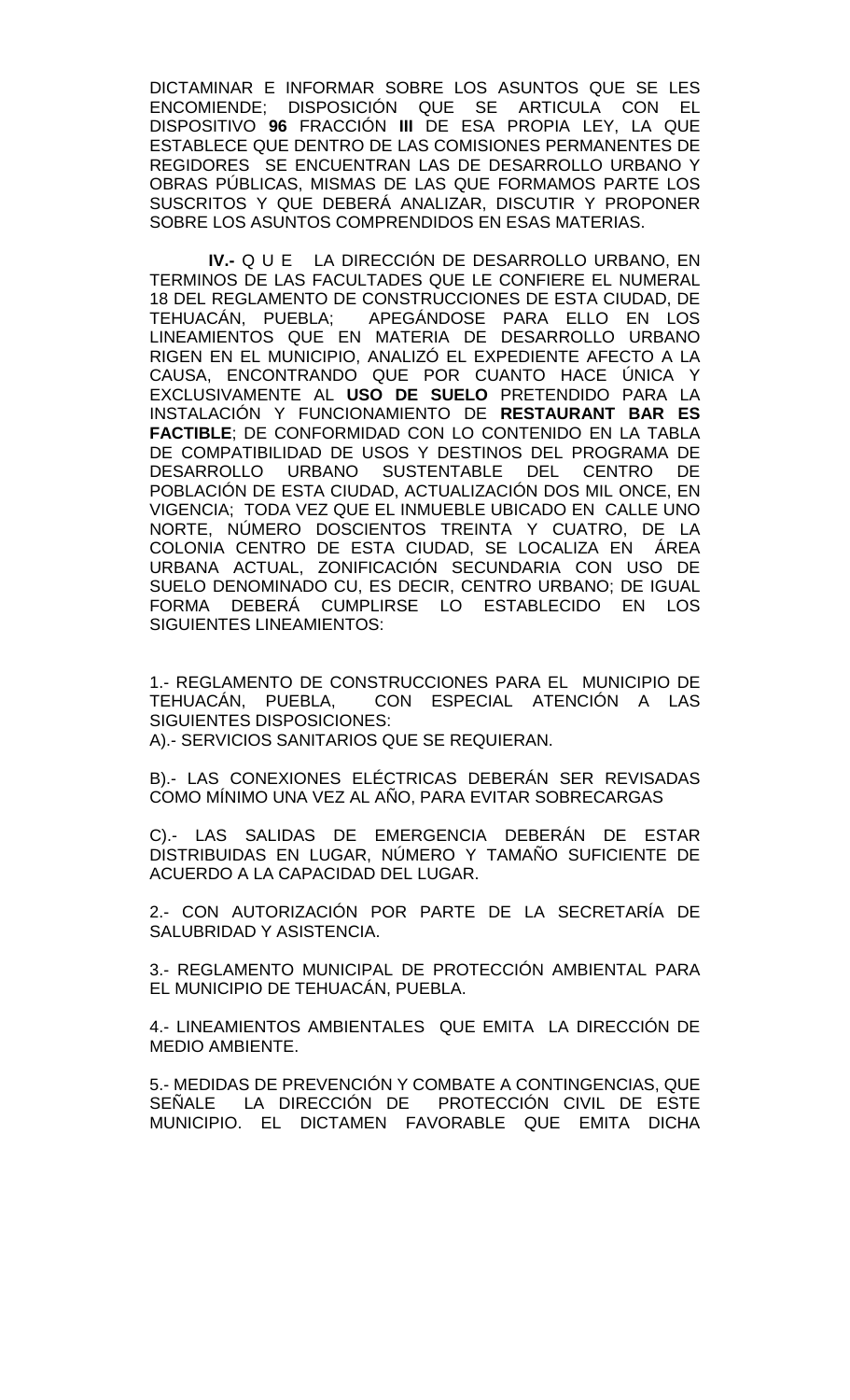DIRECCIÓN DEBERÁ SER RENOVADO CADA SEIS MESES, INDEPENDIENTEMENTE DE LA VIGENCIA QUE SE OTORGUE AL USO DE SUELO.

6.- CONVENIO CON EL ORGANISMO OPERADOR DE LOS SERVICIOS DE LIMPIA DE TEHUACÁN (OOSELITE) PARA LA DISPOSICIÓN ADECUADA DE LOS RESIDUOS SÓLIDOS MUNICIPALES.

7.- FACTIBILIDAD DE CONSUMO DE AGUA POTABLE Y PERMISO DE DESCARGA, EMITIDA POR EL ORGANISMO OPERADOR DEL SERVICIO DE AGUA POTABLE Y ALCANTARILLADO DE TEHUACÁN (OOSAPAT)

8.- NORMATIVIDAD EN MATERIA DE SEGURIDAD E HIGIENE, EMITIDA POR LA SECRETARÍA DEL TRABAJO Y PREVISIÓN SOCIAL (S.T.P.S)

9.- PROGRAMA DE MANEJO Y ALMACÉN DE RESIDUOS SÓLIDOS MUNICIPALES.

10.- PARA TODA OBRA DE REMODELACIÓN, INFRAESTRUCTURA, Y COLOCACIÓN DE ANUNCIOS, DEBERÁ CONTAR CON LICENCIA DE LA DIRECCIÓN DE DESARROLLO URBANO.

11.- NO PODRÁ INSTALARSE NINGÚN GIRO COMERCIAL CON ACTIVIDADES CONSIDERADAS DE RIESGO.

12.- POR NINGÚN MOTIVO SE PODRÁ DAR UN GIRO DISTINTO AL AUTORIZADO, POR LO QUE ÚNICAMENTE FUNCIONARIA COMO *"RESTAURANTE BAR".*

13.- Y LAS DEMÁS QUE CONFORME A LA REGLAMENTACIÓN URBANA SEAN NECESARIAS.

ES PRECISO DESTACAR QUE DE AUTORIZARSE LO SOLICITADO, ÉSTA CONSTANCIA NO ES DEFINITIVA Y NO CREA NINGÚN DERECHO REAL O ACCESORIO, QUEDANDO ENTENDIDO QUE DE EXISTIR MOLESTIAS Y/O DESACUERDO POR PARTE DE VECINOS, SE IMPONDRÁN LAS MEDIDAS QUE EL INTERÉS SOCIAL ASÍ DETERMINE, RESULTANDO PROCEDENTE LA CANCELACIÓN DEL USO DE SUELO RESPECTIVO EN CASO DE SER OTORGADO. ASÍ MISMO, DICHA CONSTANCIA QUEDA SUJETA A QUE, DE NO CUMPLIR CON LAS CONDICIONANTES NUMERADAS ANTES DE SU VENCIMIENTO, LA MISMA NO PODRÁ SER RENOVADA, NI PRÓRROGADA, HACIÉNDOSE ACREEDORES LOS PARTICULARES A LAS SANCIONES PERTINENTES Y/O CANCELACIÓN DE LA CONSTANCIA EXPEDIDA.

**V**.- QUE EL ARTÍCULO 18 DEL REGLAMENTO DE CONSTRUCCIONES DEL MUNICIPIO DE TEHUACÁN, PUEBLA; DISPONE ADEMÁS, QUE ES FACULTAD DISCRECIONAL DE LA DIRECCIÓN DE DESARROLLO URBANO, FIJAR LA VIGENCIA DE LAS CONSTANCIAS DE USO DE SUELO; EN ESE CONTEXTO, ES DE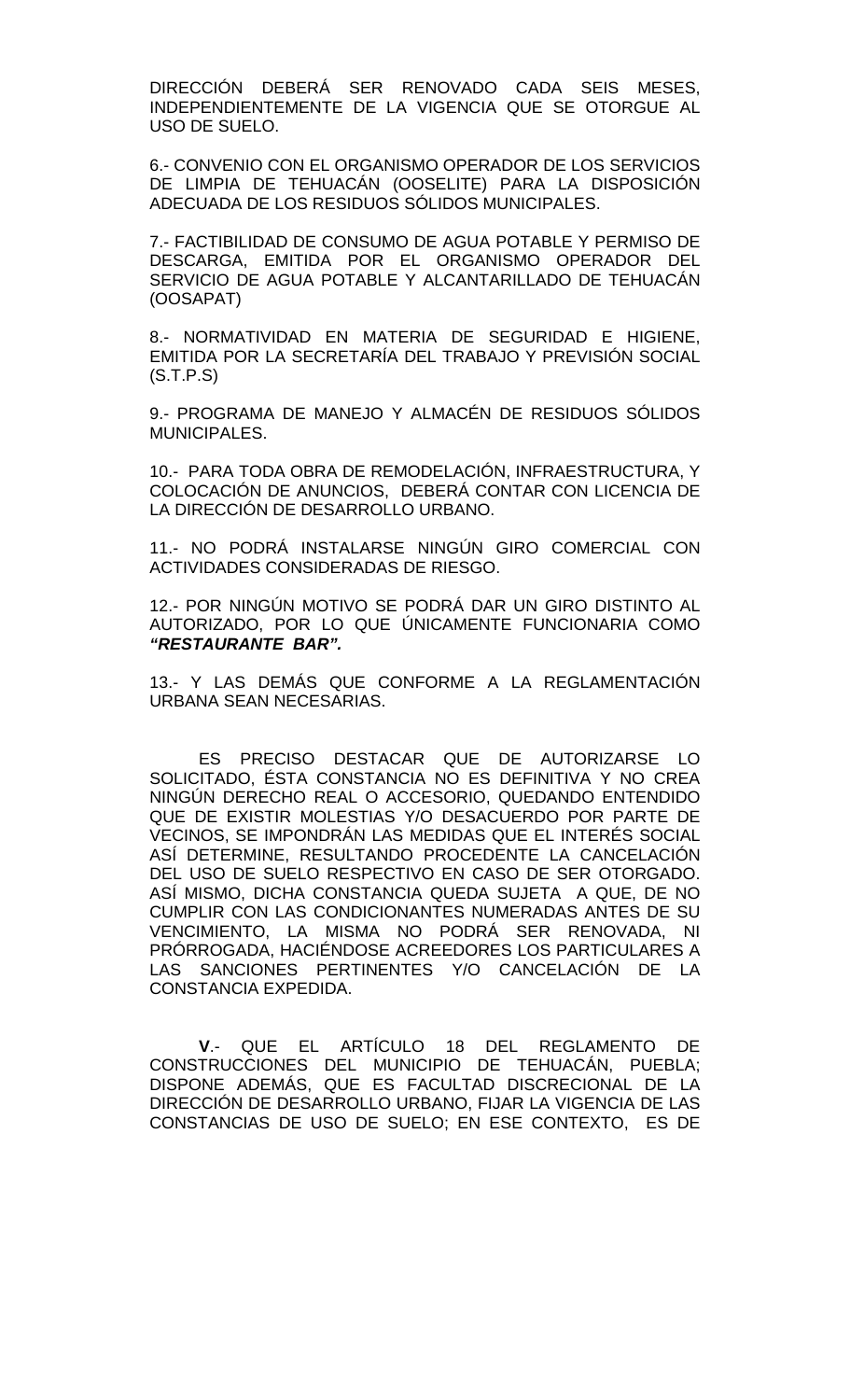PRECISAR QUE DE AUTORIZARSE LO SOLICITADO EN EL CUERPO DEL PRESENTE DICTAMEN, SE DEBERÁ FIJAR EN LA CONSTANCIA RESPECTIVA DE *USO DE SUELO PARA "RESTAURANTE BAR"* UNA VIGENCIA POR *6 MESES*, PARA EL PREDIO UBICADO EN CALLE UNO NORTE, NÚMERO DOSCIENTOS TREINTA Y CUATRO, DE LA COLONIA CENTRO DE ESTA CIUDAD DE TEHUACÁN, PUEBLA.

POR LO ANTES EXPUESTO EN LOS PUNTOS DE HECHO Y DE DERECHO QUE EN EL CUERPO DEL PRESENTE DICTAMEN SE VIERTEN, EN USO DE LAS FACULTADES CONFERIDAS, SOMETEMOS A CONSIDERACIÓN DE ESTE HONORABLE CUERPO EDILICIO EL SIGUIENTE:

# **D I C T Á M E N**

*ÚNICO.- SE APRUEBE EL OTORGAMIENTO Y EXPEDICIÓN DE LICENCIA DE USO DE SUELO, ESPECIFICAMENTE PARA "RESTAURANTE BAR", CUYA INSTALACIÓN Y FUNCIONAMIENTO SE PRETENDE EN EL PREDIO UBICADO EN CALLE UNO NORTE, NÚMERO DOSCIENTOS TREINTA Y CUATRO, DE LA COLONIA CENTRO DE ESTA CIUDAD DE TEHUACÁN, PUEBLA; TODA VEZ QUE TAL Y COMO SE HA PLASMADO EN EL CUERPO DEL PRESENTE DICTÁMEN, EL USO PRETENDIDO ES COMPATIBLE CON LA ZONIFICACIÓN ESTABLECIDA EN EL PROGRAMA ACTUAL DE DESARROLLO URBANO SUSTENTABLE DEL CENTRO DE POBLACIÓN DE ESTA CIUDAD; CONDICIONANDO DICHA AUTORIZACIÓN, EN CASO DE APROBARSE, A CUMPLIR LOS LINEAMIENTOS QUE HAN QUEDADO VERTIDOS EN LOS PUNTOS CONSIDERATIVOS NÚMEROS IV Y V RECTORES DEL PRESENTE DICTÁMEN, LOS QUE AQUÍ SE DAN POR REPRODUCIDOS COMO SI A LA LETRA SE INSERTAREN EN OBVIO DE REPETICIONES***.- COMISIÓN DE DESARROLLO URBANO Y OBRAS PÚBLICAS.- TEHUACÁN, PUEBLA A DIECINUEVE DE FEBRERO DE DOS MIL TRECE.- ARQ. CARLOS PRESIDENTE.- C. GRETA GARCÍA SALAZAR.- REGIDOR MIEMBRO.- C.P. GABRIELA BRINGAS DELGADO.- REGIDOR MIEMBRO.- FIRMAS ILEGIBLES..."**

EL C. LIC. ROBERTO IVAN LINARES CHAVEZ, SINDICO MUNICIPAL, MANIFIESTA AL CABILDO QUE EL ESTABLECIMIENTO NO SE ENCUENTRA DEBIDAMENTE ACONDICIONADO PARA EL FUNCIONAMIENTO DEL GIRO QUE SOLICITA.

SEÑOR PRESIDENTE MUNICIPAL, REGIDORES Y SINDICO MUNICIPAL, EN VOTACIÓN SE LES CONSULTA SI SE APRUEBA LA PROPUESTA PRESENTADA EN CUESTIÓN, LOS QUE ESTÉN POR LA AFIRMATIVA SÍRVANSE MANIFESTARLO LEVANTANDO LA MANO.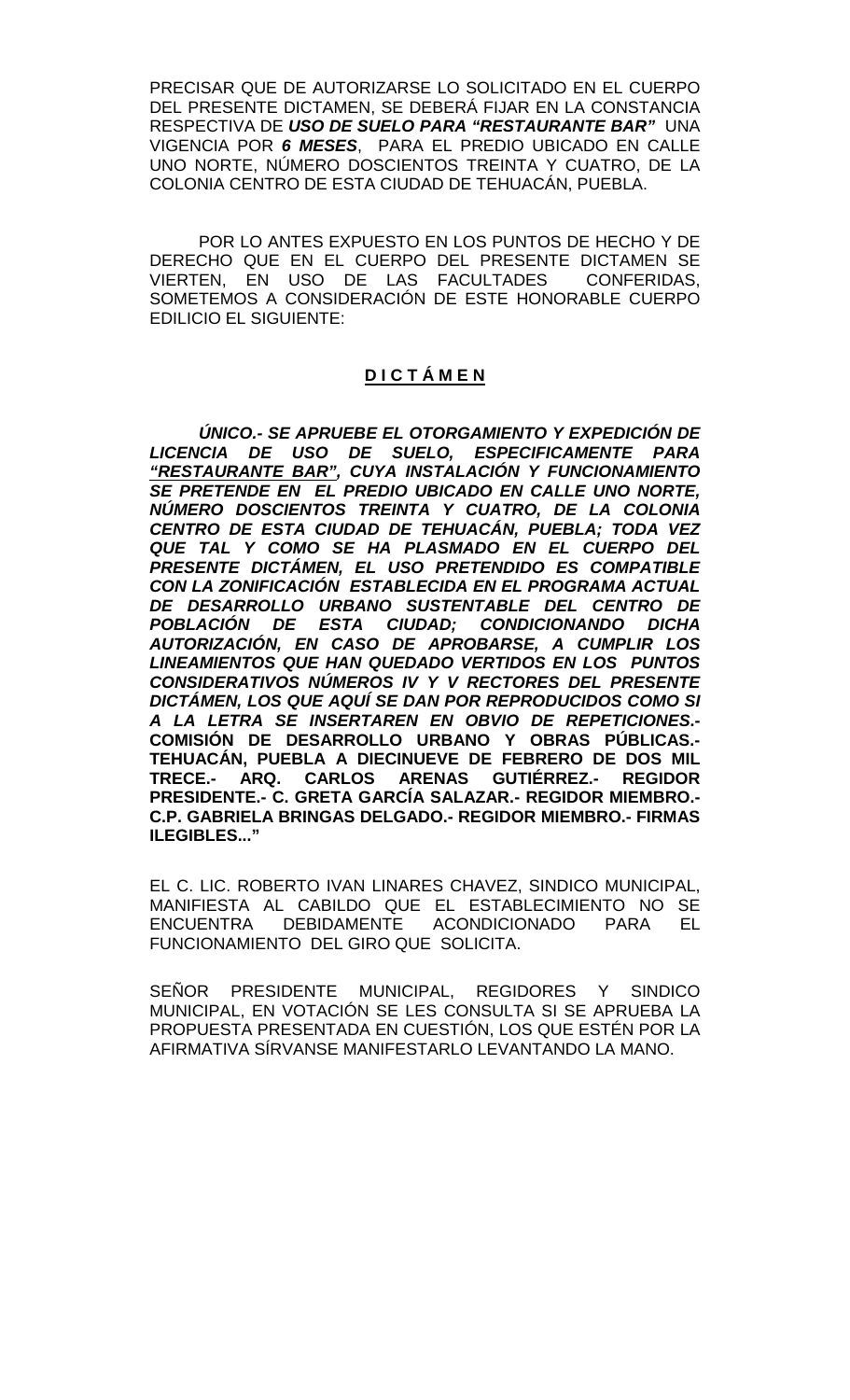HABIÉNDOSE ANALIZADO AMPLIAMENTE EL CONTENIDO DEL DICTAMEN DE REFERENCIA, POR MAYORÍA CON 11 VOTOS EN CONTRA, POR PARTE DE LOS INTEGRANTES DEL HONORABLE CABILDO, SE DETERMINA EL SIGUIENTE:

### **A C U E R D O**

**UNICO.- NO SE APRUEBA EL CONTENIDO DEL DICTAMEN QUE HA SIDO PRESENTADO Y QUE VERSA SOBRE AUTORIZACION DE LA**  *"LICENCIA DE USO DE SUELO COMERCIAL PARA RESTAURANTE BAR, PARA EL PREDIO UBICADO EN CALLE 1 NORTE No. 234, COL. CENTRO DE ESTA CIUDAD, A SOLICITUD DEL C. JAVIER FLORES MORENO.*

**COMISIÓN DE INDUSTRIA, COMERCIO, AGRICULTURA Y GANADERÍA.- ANÁLISIS, DISCUSIÓN Y EN SU CASO APROBACIÓN DEL DICTAMEN QUE CONTIENE LA REAPERTURA DEL ESTABLECIMIENTO DENOMINADO "LA CUCARACHA" UBICADO EN CALLE 6 ORIENTE NO. 106 DE LA COLONIA FRANCISCO SARABIA, PROPIEDAD DEL C. MARCO ANTONIO LOPEZ GUEVARA, CON LA LICENCIA DE FUNCIONAMIENTO 780 A NOMBRE DE VICENTE AGUILAR GÓMEZ.**

SEÑOR REGIDOR TIENE USTED EL USO DE LA PALABRA.

EL C. MANUEL MARCELINO JIMENEZ LOPEZ, PROCEDE A DAR LECTURA AL DICTAMEN DE REFERENCIA, MISMO QUE A LA LETRA DICE:

### **"…HONORABLE CABILDO:**

LOS SUSCRITOS REGIDORES C.P. MANUEL MARCELINO JIMENEZ LOPEZ, C. LAURA DEL ROSARIO WUOTTO DIAZ CEBALLOS Y C. CLEOTILDE EFREN JUVENCIO PASTRANA PRESIDENTE E INTEGRANTES COMISIÓN DE INDUSTRIA, COMERCIO, AGRICULTURA Y GANADERÍA, POR ESTE MEDIO Y CON FUNDAMENTO EN LO DISPUESTO POR ÉL ARTICULO 92 FRACCIONES III, IV, V Y VII DE LA LEY ORGÁNICA MUNICIPAL SOMETEMOS A ESTE HONORABLE CUERPO COLEGIADO EL PRESENTE DICTAMEN PARA SU ESTUDIO Y APROBACIÓN BASADOS EN LOS SIGUIENTES:

# **CONSIDERANDOS.**

I.- QUE DE CONFORMIDAD DEL ARTICULO 115 CON LA FRACCIÓN II DE LA CONSTITUCIÓN POLÍTICA DE LOS ESTADOS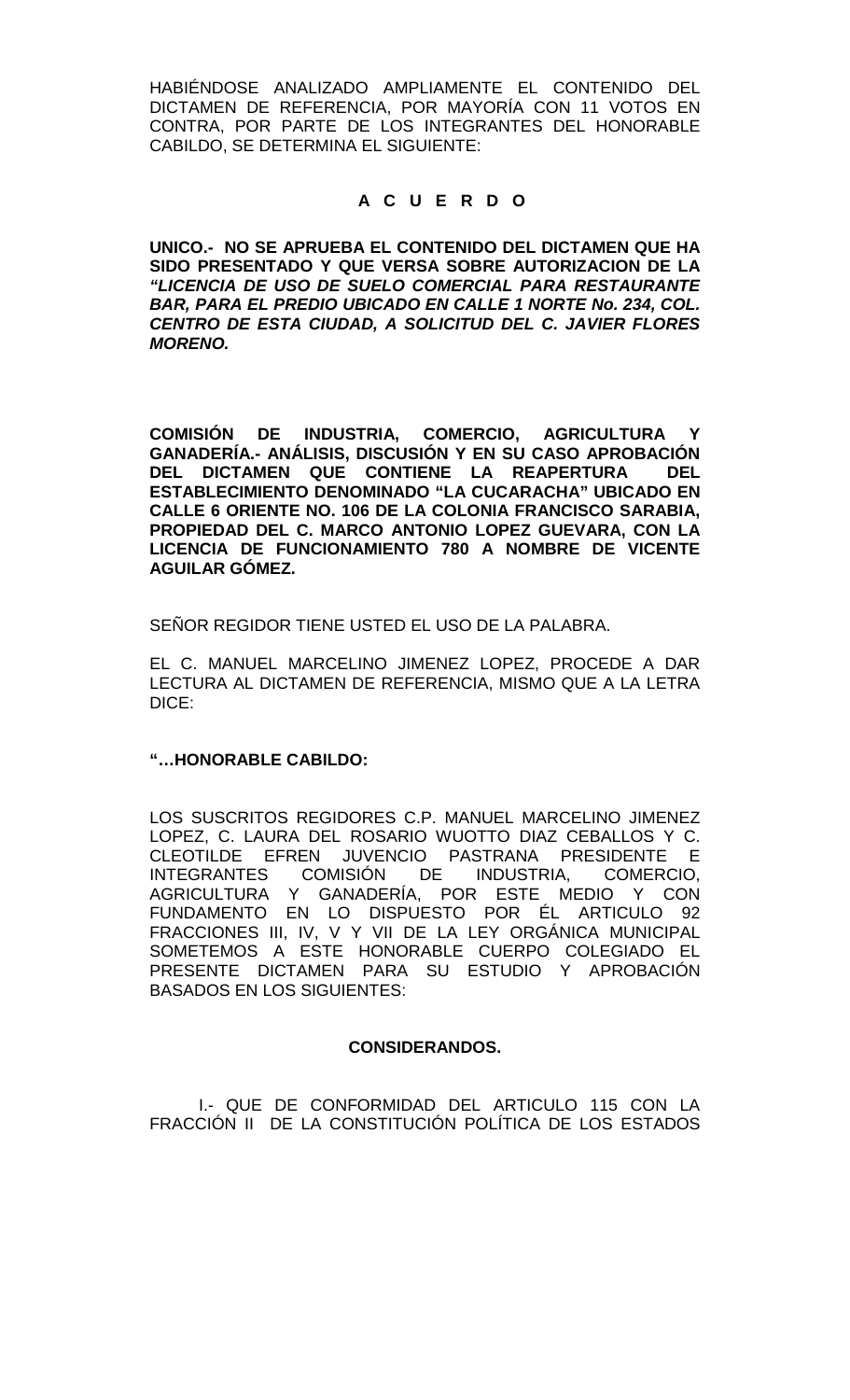UNIDOS MEXICANOS, LOS AYUNTAMIENTOS TENDRÁN FACULTADES PARA APROBAR, DE ACUERDO CON LAS LEYES EN MATERIA MUNICIPAL QUE DEBERÁN EXPEDIR LAS LEGISLATURAS DE LOS ESTADOS, LOS BANDOS DE POLICÍA Y GOBIERNO, LOS REGLAMENTOS, CIRCULARES Y DISPOSICIONES ADMINISTRATIVAS DE OBSERVANCIA GENERAL DENTRO DE SUS RESPECTIVAS JURISDICCIONES, QUE ORGANICEN LA ADMINISTRACIÓN PÚBLICA MUNICIPAL, REGULEN LAS MATERIAS, PROCEDIMIENTOS, FUNCIONES Y SERVICIOS PÚBLICOS DE SU COMPETENCIA Y ASEGUREN LA PARTICIPACIÓN CIUDADANA Y VECINAL; MISMAS DISPOSICIONES QUE SON TRASLADADAS AL ARTÍCULO 105 FRACCIÓN III DE LA CONSTITUCIÓN POLÍTICA DEL ESTADO LIBRE Y SOBERANO DE PUEBLA.

II.- QUE EL ARTÍCULO 78 FRACCIONES I, III, IV, XV Y LX DE LA LEY ORGÁNICA MUNICIPAL, DETERMINA DENTRO DE LAS ATRIBUCIONES DE LOS AYUNTAMIENTOS EL CUMPLIR Y HACER CUMPLIR, EN LOS ASUNTOS DE SU COMPETENCIA, LAS LEYES, DECRETOS Y DISPOSICIONES DE OBSERVANCIA GENERAL DE LA FEDERACIÓN Y DEL ESTADO, ASÍ COMO LOS ORDENAMIENTOS MUNICIPALES; APROBAR SU ORGANIZACIÓN Y DIVISIÓN ADMINISTRATIVAS, DE ACUERDO CON LAS NECESIDADES DEL MUNICIPIO; EXPEDIR BANDOS DE POLICÍA Y GOBIERNO, REGLAMENTOS, CIRCULARES ADMINISTRATIVAS DE OBSERVANCIA GENERAL, REFERENTES A SU ORGANIZACIÓN, FUNCIONAMIENTO, SERVICIOS PÚBLICOS QUE DEBAN PRESTAR Y DEMÁS ASUNTOS DE SU COMPETENCIA, SUJETÁNDOSE A LAS BASES NORMATIVAS ESTABLECIDAS POR LA CONSTITUCIÓN POLÍTICA DEL ESTADO LIBRE Y SOBERANO DE PUEBLA, VIGILANDO SU OBSERVANCIA Y APLICACIÓN; DESIGNAR DE ENTRE LOS REGIDORES A QUIENES DEBAN INTEGRAR LAS COMISIONES QUE SE DETERMINAN EN LA PRESENTE LEY Y LAS DEMÁS QUE LE CONFIERAN LAS LEYES Y ORDENAMIENTOS VIGENTES EN EL MUNICIPIO;

III.- QUE EL ARTÍCULO 92 DE LA MISMA LEY ARRIBA INVOCADA ESTIPULA EN SUS FRACCIONES III, IV, V Y VII QUE SON FACULTADES Y OBLIGACIONES DE LOS REGIDORES EL EJERCER LAS FACULTADES DE DELIBERACIÓN Y DECISIÓN DE LOS ASUNTOS QUE LE COMPETEN AL AYUNTAMIENTO, FORMAR PARTE DE LAS COMISIONES PARA LAS QUE FUEREN DESIGNADOS POR ÉSTE Y DICTAMINAR E INFORMAR SOBRE LOS ASUNTOS QUE SE LES ENCOMIENDE; FORMULAR AL AYUNTAMIENTO LAS PROPUESTAS DE ORDENAMIENTOS EN ASUNTOS MUNICIPALES, Y PROMOVER TODO LO QUE CREAN CONVENIENTE AL BUEN SERVICIO PÚBLICO.

IV.- QUE LA ANTERIOR DISPOSICIÓN, SE ARTICULA CON EL DISPOSITIVO 96 FRACCIÓN IV DEL MISMO ORDENAMIENTO DEL QUE SE DESPRENDE ARMÓNICAMENTE QUE DENTRO DE LAS COMISIONES PERMANENTES DE REGIDORES SE ENCUENTRA LA DE INDUSTRIA, COMERCIO, AGRICULTURA Y GANADERÍA DE LA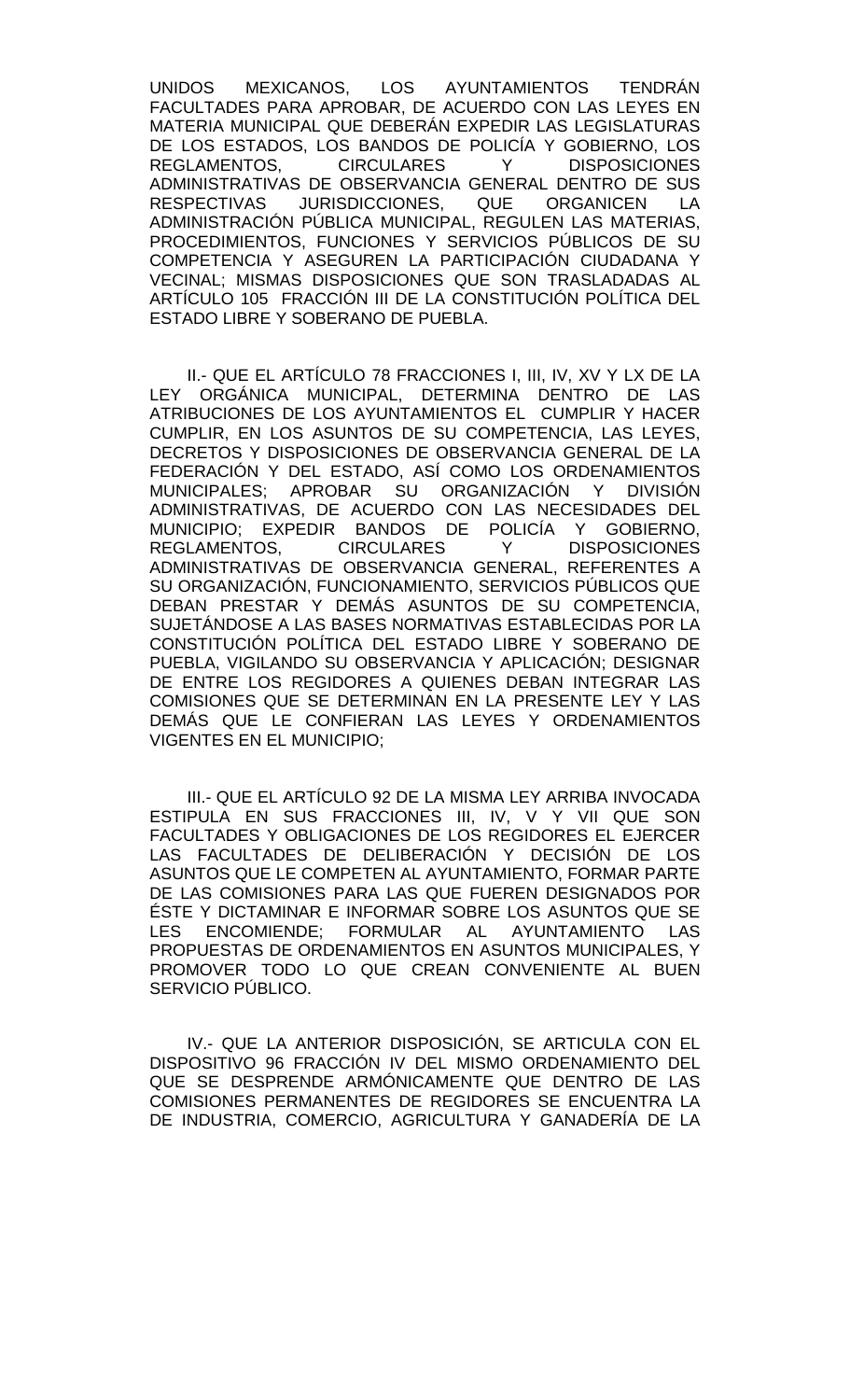QUE FORMA PARTE EL SUSCRITO Y QUE FUE CONSTITUIDA EN CONCORDANCIA CON LOS RECURSOS Y NECESIDADES ESPECIFICAS DEL MUNICIPIO POR ACUERDO DEL HONORABLE PLENO DEL AYUNTAMIENTO EL QUINCE DE FEBRERO DE DOS MIL ONCE Y QUE DEBERÁ ANALIZAR, DISCUTIR Y PROPONER SOBRE LOS ASUNTOS COMPRENDIDOS EN ESAS MATERIAS.

V.- EL CUMPLIMIENTO DE LAS DISPOSICIONES DEL REGLAMENTO DE ESTABLECIMIENTOS CON VENTA DE BEBIDAS ALCOHÓLICAS, HOSPEDAJE Y CELEBRACIÓN DE ESPECTÁCULOS EN LA CIUDAD DE TEHUACÁN; PUEBLA, COMO LO ESTIPULA SU ARTÍCULO PRIMERO SON DE INTERÉS PÚBLICO Y APLICACIÓN GENERAL Y TIENE POR OBJETIVO REGULAR EL FUNCIONAMIENTO DE LOS ESTABLECIMIENTOS CUYO GIRO MERCANTIL SEA LA VENTA DE BEBIDAS ALCOHÓLICAS, DE HOSPEDAJE Y CELEBRACIÓN DE ESPECTÁCULOS.

VI.- LA APLICACIÓN DEL REGLAMENTO ANTES MENCIONADO CORRESPONDE AL AYUNTAMIENTO MUNICIPAL CONSTITUCIONAL DE TEHUACÁN, PUEBLA; ASÍ COMO SON ATRIBUCIONES DEL AYUNTAMIENTO COMO LO MARCA EL ARTÍCULO 3 Y 4 DEL MISMO, HORARIOS DE FUNCIONAMIENTO DE<br>INTOS CON GIRO DE VENTA ESTABLECIMIENTOS CON GIRO DE VENTA DE<br>BEBIDAS ALCOHÓLICAS. SERVICIO DE HOSPEDAJE Y BEBIDAS ALCOHÓLICAS. CELEBRACIÓN DE ESPECTÁCULOS PÚBLICOS, ORDENAR LA SUSPENSIÓN DE ACTIVIDADES EN FECHA U HORAS DETERMINADAS, DE LOS ESTABLECIMIENTOS QUE OPEREN ALGUNOS DE LOS GIROS ESPECIALMENTE REGULADOS EN ESTE REGLAMENTO, CON EL OBJETO DE VIGILAR QUE NO SE ALTERE EL ORDEN Y LA SEGURIDAD PÚBLICA, *EXPEDIR LAS LICENCIAS Y/O PERMISOS DE FUNCIONAMIENTO EN LOS TÉRMINOS DEL MISMO REGLAMENTO*, RECIBIR LAS DECLARACIONES DE APERTURA DE LOS ESTABLECIMIENTOS QUE NO REQUIERAN DE LICENCIA PARA SU FUNCIONAMIENTO, DESIGNAR A LOS INSPECTORES RESPONSABLES DE VIGILAR EL DESARROLLO DE LOS ESPECTÁCULOS PÚBLICOS Y EL DEBIDO CUMPLIMIENTO SOBRE LA VENTA DE BEBIDAS ALCOHÓLICAS, DESIGNAR AL PERSONAL QUE LLEVARA A CABOLAS<br>INSPECCIONES Y VISITAS A QUE SE REFIERE EL INSPECCIONES Y VISITAS A QUE SE REFIERE EL<br>REGLAMENTO, APLICAR LAS SANCIONES PREVISTAS EN REGLAMENTO, APLICAR LAS SANCIONES PREVISTAS EN ESTE ORDENAMIENTO, SUBSTANCIAR EL PROCEDIMIENTO DE CANCELACIÓN DE LICENCIAS Y PERMISOS ASÍ COMO LAS DEMÁS QUE SEÑALA EL REGLAMENTO U OTRAS DISPOSICIONES APLICABLES.

VII.- COMO LO MARCA EL ARTÍCULO 12 DEL REGLAMENTO DE ESTABLECIMIENTOS CON VENTA DE BEBIDAS ALCOHÓLICAS, HOSPEDAJE Y CELEBRACIÓN DE ESPECTÁCULOS EN LA CIUDAD, QUEDAN SUJETOS AL REQUISITO DE LICENCIAS DE FUNCIONAMIENTO, ÚNICA Y EXCLUSIVAMENTE LOS ESTABLECIMIENTOS MERCANTILES CUYO GIRO IMPLIQUE LA ENAJENACIÓN O EXPENDIO DE BEBIDAS ALCOHÓLICAS EN ENVASE CERRADO Y VENTA DE BEBIDAS ALCOHÓLICAS AL COPEO.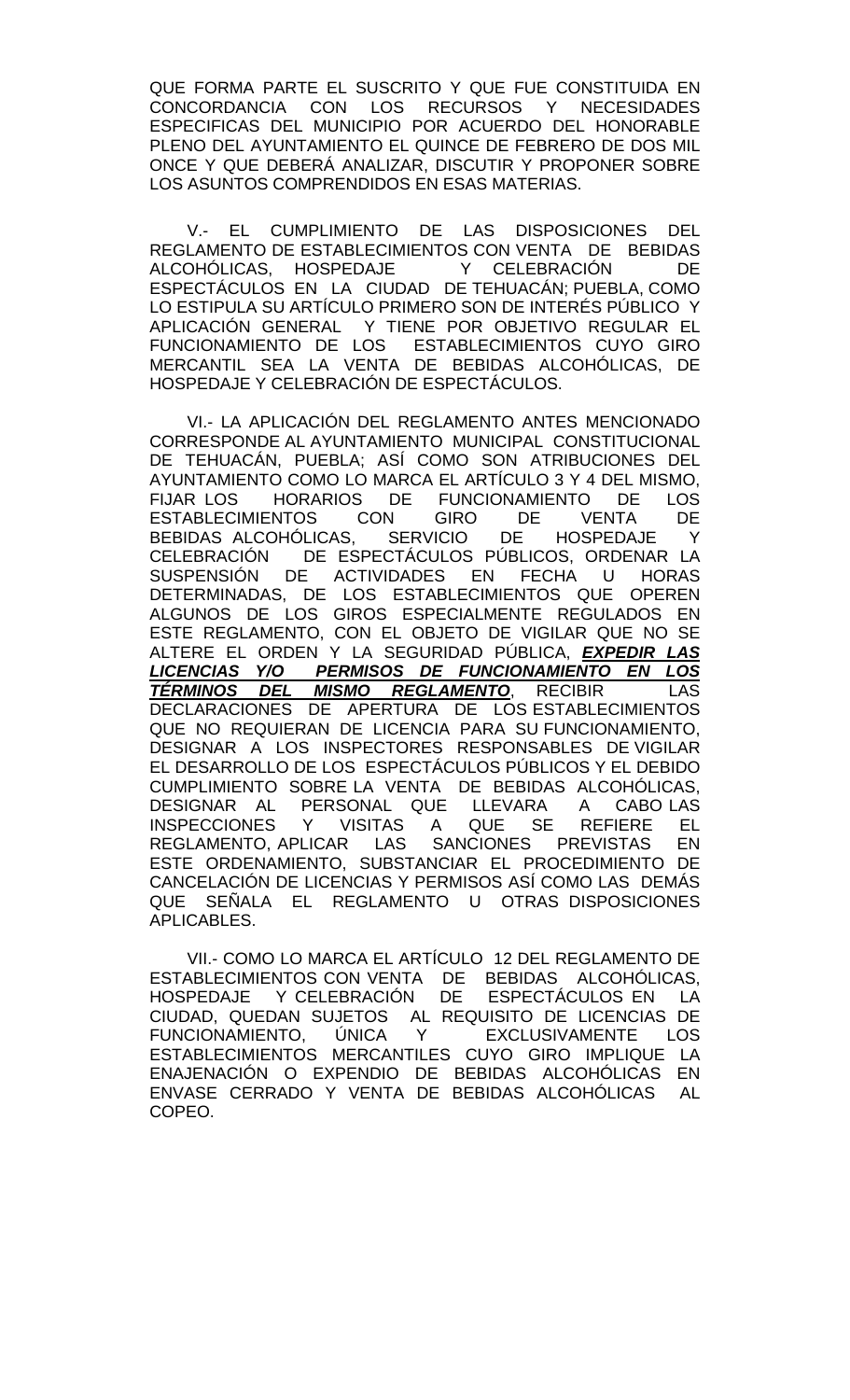VIII.- QUE EL REGLAMENTO DE ESTABLECIMIENTOS CON<br>VENTA DE BEBIDAS ALCOHÓLICAS. HOSPEDAJE Y DE BEBIDAS ALCOHÓLICAS, HOSPEDAJE Y CELEBRACIÓN DE ESPECTÁCULOS EN ESTA CIUDAD, ESTABLECE EN SU ARTÍCULO 2 FRACCIÓN VIII, LAS LICENCIAS DE FUNCIONAMIENTO ES EL DOCUMENTO OFICIAL OTORGADO FORMALMENTE POR EL H. AYUNTAMIENTO A UNA PERSONA FÍSICA O MORAL, UNA VEZ CUMPLIDOS LOS REQUISITOS ADMINISTRATIVOS Y CONDICIONES ESTABLECIDAS EN LA LEY Y EN EL PRESENTE REGLAMENTO, SIENDO EL CASO QUE NOS OCUPA EL SIGUIENTE:

IX.- CON FECHA 25 DE JUNIO DEL AÑO 2010 LA PERSONA MORAL DENOMINADA LAS CERVEZAS CUAHUTEMOC MOCTEZUMA A TRAVÉS DE SU REPRESENTANTE LEGAL PRESENTAN UN ESCRITO ANTE LA DIRECCIÓN DE NORMATIVIDAD COMERCIAL, DONDE MANIFIESTAN QUE LA LICENCIA DE FUNCIONAMIENTO NUMERO 059 APLICARÍA PARA EL FUNCIONAMIENTO DEL ESTABLECIMIENTO COMERCIAL DENOMINADO LA CUCARACHA CON EL GIRO DE RESTAURANTE-BAR, UBICADO EN CALLE 6 ORIENTE NUMERO 106 COLONIA FRANCISCO SARABIA DE ESTA CIUDAD, PROPIEDAD DEL C. MARCO ANTONIO LOPEZ GUEVARA,.

X.- CON FECHA 28 DE AGOSTO DEL AÑO 2012 LA PERSONA MORAL DENOMINADA LAS CERVEZAS CUAHUTEMOC MOCTEZUMA A TRAVÉS DE SU REPRESENTANTE LEGAL PRESENTAN UN ESCRITO ANTE LA DIRECCIÓN DE NORMATIVIDAD COMERCIAL, DONDE MANIFIESTAN EL CAMBIO DE DOMICILIO DE LA LICENCIA DE FUNCIONAMIENTO 059, POR LO QUE SE ENTIENDE QUE DICHA LICENCIA DEJA DE APLICAR PARA EL FUNCIONAMIENTO DE ESTABLECIMIENTO DENOMINADO LA CUCARACHA UBICADO EN CALLE 6 ORIENTE NUMERO 106 COLONIA FRANCISCO SARABIA DE ESTA CIUDAD, PROPIEDAD DEL C. MARCO ANTONIO LOPEZ GUEVARA.

XI. QUE EL ESTABLECIMIENTO DENOMINADO LA CUCARACHA, UBICADO EN CALLE 6 ORIENTE NUMERO 106 COLONIA FRANCISCO SARABIA DE ESTA CIUDAD, PROPIEDAD DEL C. MARCO ANTONIO LOPEZ GUEVARA, FUE CLAUSURADO CON FECHA 29 DE NOVIEMBRE DEL AÑO DOS MIL DOCE, POR NO CONTAR CON LICENCIA DE FUNCIONAMIENTO, AUNADO A ESTO EN DICHO ESTABLECIMIENTO SE SUSCITARON HECHOS VIOLENTOS Y/O DE SANGRE SEGÚN REPORTE DEL CENTRO DE RESPUESTA INMEDIATA TEHUACÁN (CERIT), HACIENDO DE CONOCIMIENTO QUE SE HABÍA SUSCITADO UNA RIÑA EN EL INTERIOR DEL ESTABLECIMIENTO DONDE RESULTARON LESIONADAS CON ARMA BLANCA DOS PERSONAS DEL SEXO MASCULINO. AL MOMENTO DE CONSTITUIRSE PERSONAL DEL DEPARTAMENTO DE NORMATIVIDAD COMERCIAL, LA PERSONA LESIONADA HABÍA SIDO CANALIZADA A LA SALA DE URGENCIAS DE LA CRUZ ROJA TEHUACÁN, POR LO QUE SE ENTENDIÓ LA DILIGENCIA ÚNICAMENTE CON EL ENCARGADO, LEVANTANDO ACTA CIRCUNSTANCIADA SOBRE LO QUE SE PUDO OBSERVAR EN EL MOMENTO.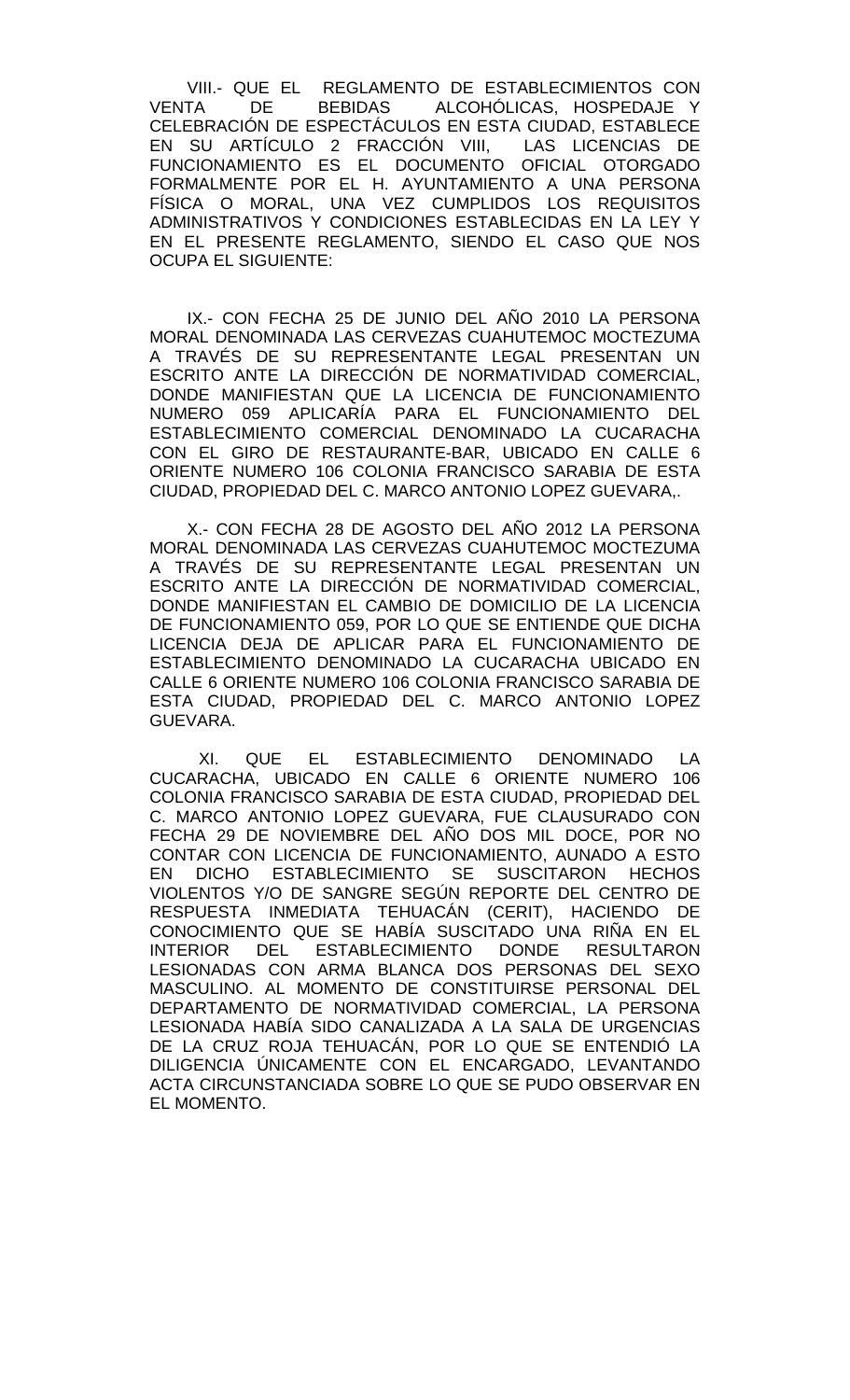XII.- CON FECHA 26 DE NOVIEMBRE DEL AÑO 2012 LA DIRECCIÓN DE PROTECCIÓN CIVIL Y BOMBEROS DEL MUNICIPIO DE TEHUACÁN A CARGO DEL LIC. RAMON ANGEL RUBIO BALDERAS, EMITIÓ UN INFORME EN EL QUE SEÑALA QUE: A LAS 20:45 HORAS DEL 24 DE NOVIEMBRE DEL 2012, SE RECIBE UNA LLAMADA DEL 066, EN LA QUE SOLICITAN SERVICIO PRE HOSPITALARIO EN CALLE 6 ORIENTE NUMERO 107 COLONIA FRANCISCO SARABIA, EN EL INTERIOR DEL BAR LA CUCARACHA SALIENDO A BORDO PERSONAL DEL SERVICIO MÉDICO EN LA UNIDAD 04 Y AL CONSTITUIRSE SE OBSERVAN LOS SIGUIENTES HECHOS: AL INTERIOR DEL BAR LA CUCARACHA SE OBSERVA QUE SE TRATA DE UNA PERSONA LESIONADA CON ARMA BLANCA, LA CUAL INFORMA QUE FUE AGREDIDO EN UNA RIÑA EN EL LUGAR QUIEN INFORMA QUE SU NOMBRE ES BERNABE AMADO QUIAHUA Y CUENTA CON 30 AÑOS DE EDAD DOMICILIADO EN CALLE 5 DE MAYO COLONIA SERDÁN, PROCEDIENDO A BRINDARLE ATENCIÓN PRE HOSPITALARIA.

XIII.- CON FECHA 26 DE NOVIEMBRE DEL AÑO 2012 LA DIRECCIÓN DE PROTECCIÓN CIVIL Y BOMBEROS DEL MUNICIPIO DE TEHUACÁN A CARGO DEL LIC. RAMON ANGEL RUBIO BALDERAS, EMITIÓ UN INFORME EN EL QUE SEÑALA QUE: A LAS 20:45 HORAS DEL 24 DE NOVIEMBRE DEL 2012 SE RECIBE UNA LLAMADA DEL 066, EN LA QUE SOLICITAN SERVICIO PRE HOSPITALARIO EN CALLE 6 ORIENTE NUMERO 107 COLONIA FRANCISCO SARABIA, EN EL INTERIOR DEL BAR LA CUCARACHA SALIENDO A BORDO PERSONAL DEL SERVICIO MÉDICO EN LA UNIDAD 011, AL ARRIBO SE PERCATAN DE LOS SIGUIENTES HECHOS: VEMOS QUE SE TRATA DE UNA PERSONA LESIONADA CON ARMA BLANCA MISMA QUE INFORMA QUE FUE AGREDIDA EN EL INTERIOR DEL LUGAR (BAR LA CUCARACHA) INFORMA QUE SU NOMBRE ES ELIUD SAN PEDRO VAZQUEZ, QUE CUENTA CON 26 AÑOS DE EDAD DOMICILIADO EN CALLE 23 ORIENTE COLONIA DEL VALLE DE ESTA CIUDAD, PROCEDIENDO A BRINDAR ATENCIÓN PRE HOSPITALARIA.

XIV.- CON FECHA 24 DE NOVIEMBRE DEL AÑO 2012 LA SECRETARIA DE SEGURIDAD PÚBLICA MUNICIPAL A TRAVÉS DE LA COORDINACIÓN OPERATIVA EMITE TARJETA INFORMATIVA NUMERO 1983/12, EN LA QUE MANIFIESTA LO SIGUIENTE: HORA 20:37, UBICACIÓN: 6 ORIENTE ENTRE REFORMA Y 1 NORTE COL. FRANCISCO SARABIA, DESCRIPCIÓN DEL HECHO: SE RECIBE UNA LLAMADA EN ESTA CENTRAL DE EMERGENCIAS, DONDE REPORTAN ALREDEDOR DE 20 MASCULINOS EN RIÑA AL INTERIOR DEL "BAR LA CUCARACHA", EN EL LUGAR REPORTAN A UNA PERSONA LESIONADA, POR LO QUE ACUDEN UNIDADES A VERIFICAR, POSTERIORMENTE INFORMA ELEMENTO DE LA UNIDAD "OMEGA 21" QUE SE HACE CONTACTO CON UN MASCULINO QUIEN DIJO LLAMARSE RUBEN PERALTA GONZALEZ QUIEN NO PROPORCIONA MÁS GENERALES, INFORMANDO QUE LOS MASCULINOS LESIONADOS DIJERON LLAMARSE ELIUD SAN<br>PEDRO VAZOUEZ Y BERNABE GAYTAN, QUIENES SE VAZQUEZ Y BERNABE GAYTAN, QUIENES SE ENCONTRABAN EN EL INTERIOR DEL BAR LA CUCARACHA COMO CLIENTES CUANDO ENTRARON 5 MASCULINOS EN APARENTE ESTADO DE EBRIEDAD AGREDIENDO FÍSICAMENTE PARA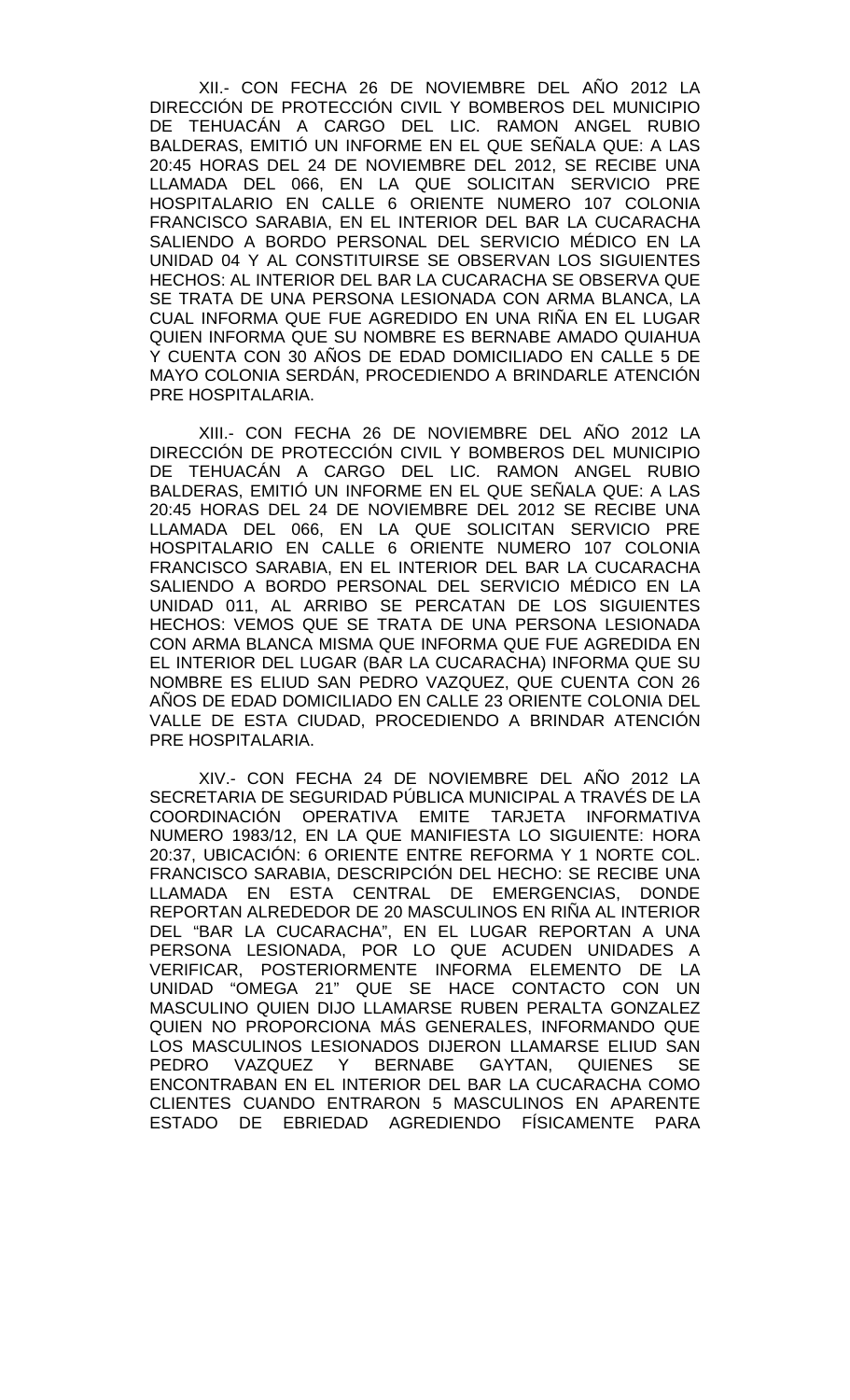POSTERIORMENTE DARSE A LA HUIDA CON DIRECCIÓN HACIA EL PONIENTE SOBRE LA CALLE 6 ORIENTE, POSTERIORMENTE LOS MASCULINOS LESIONADOS SON TRASLADADOS POR LAS UNIDADES DE AMBULANCIA AL HOSPITAL DE CRUS ROJA PARA SU ATENCIÓN MEDICA.

XV.- QUE EL PROPIETARIO DEL ESTABLECIMIENTO DENOMINADO LA "CUCARACHA" C. MARCO ANTONIO LOPEZ GUEVARA, PRESENTO ANTE EL DEPARTAMENTO DE NORMATIVIDAD COMERCIAL LA LICENCIA DE FUNCIONAMIENTO NUMERO 780 A NOMBRE DE VICENTE AGUILAR GOMEZ, MISMA QUE SE ENCUENTRA REFRENDADA ÚNICAMENTE HASTA EL EJERCICIO FISCAL 2009 Y CON USO DE SUELO VIGENTE HASTA EL 31 DE DICIEMBRE 2010, LICENCIA CON LA CUAL PRETENDE FUNCIONAR SU ESTABLECIMIENTO COMERCIAL.

POR LO ANTERIORMENTE EXPUESTO Y CON FUNDAMENTO EN LAS DISPOSICIONES CITADAS; LOS SUSCRITOS C.P. MANUEL MARCELINO JIMENEZ LOPEZ, C. LAURA DEL ROSARIO WUOTTO DIAZ CEBALLOS Y C. CLEOTILDE EFREN JUVENCIO PASTRANA PRESIDENTE E INTEGRANTES COMISIÓN DE INDUSTRIA, COMERCIO, AGRICULTURA Y GANADERÍA DEL HONORABLE AYUNTAMIENTO, SOLICITA A DE ESTE HONORABLE CUERPO COLEGIADO EL SIGUIENTE.

#### **DICTAMEN**

PRIMERO**.-** ESTUDIO, ANÁLISIS, DISCUSIÓN Y EN SU CASO APROBACIÓN DE LA REAPERTURA DEL ESTABLECIMIENTO COMERCIAL DENOMINADO LA CUCARACHA, UBICADO EN CALLE 6 ORIENTE NUMERO 106 COLONIA FRANCISCO SARABIA DE ESTA CIUDAD, PROPIEDAD DEL C. MARCO ANTONIO LOPEZ GUEVARA<br>QUE PRETENDE FUNCIONAR CON LA LICENCIA DE PRETENDE FUNCIONAR CON LA LICENCIA DE FUNCIONAMIENTO 780 A NOMBRE DE VICENTE AGUILAR GOMEZ.

SEGUNDO.- EN CASO DE APROBARSE, EL DICTAMEN DE REAPERTURA DEL ESTABLECIMIENTO DENOMINADO LA CUCARACHA, UBICADO EN CALLE 6 ORIENTE NUMERO 106 COLONIA FRANCISCO SARABIA DE ESTA CIUDAD, PROPIEDAD DEL C. MARCO ANTONIO LOPEZ GUEVARA CON LA LICENCIA DE FUNCIONAMIENTO 780 A NOMBRE DE VICENTE AGUILAR GOMEZ, SE INSTRUYA AL SECRETARIO DE DESARROLLO ECONÓMICO Y AL DIRECTOR DE NORMATIVIDAD COMERCIAL A FIN DE LLEVAR A CABO EL PROCEDIMIENTO RESPECTIVO DEL ESTABLECIMIENTO ANTES CITADO.- ATENTAMENTE.- "COMPROMETIDOS CONTIGO".- TEHUACÁN, PUEBLA, A 27 DE FEBRERO DEL 2013.- HONORABLE COMISION<sub>,</sub> DE INDUSTRIA, COMERCIO, AGRICULTURA Y GANADERÍA DEL HONORABLE AYUNTAMIENTO.- C.P. MANUEL MARCELINO JIMENEZ LOPEZ.- PRESIDENTE.- C. LAURA DEL ROSARIO WUOTTO DIAZ CEBALLOS.- C. CLOTILDE EFREN JUVENCIO PASTRANA.- FIRMAS ILEGIBLES...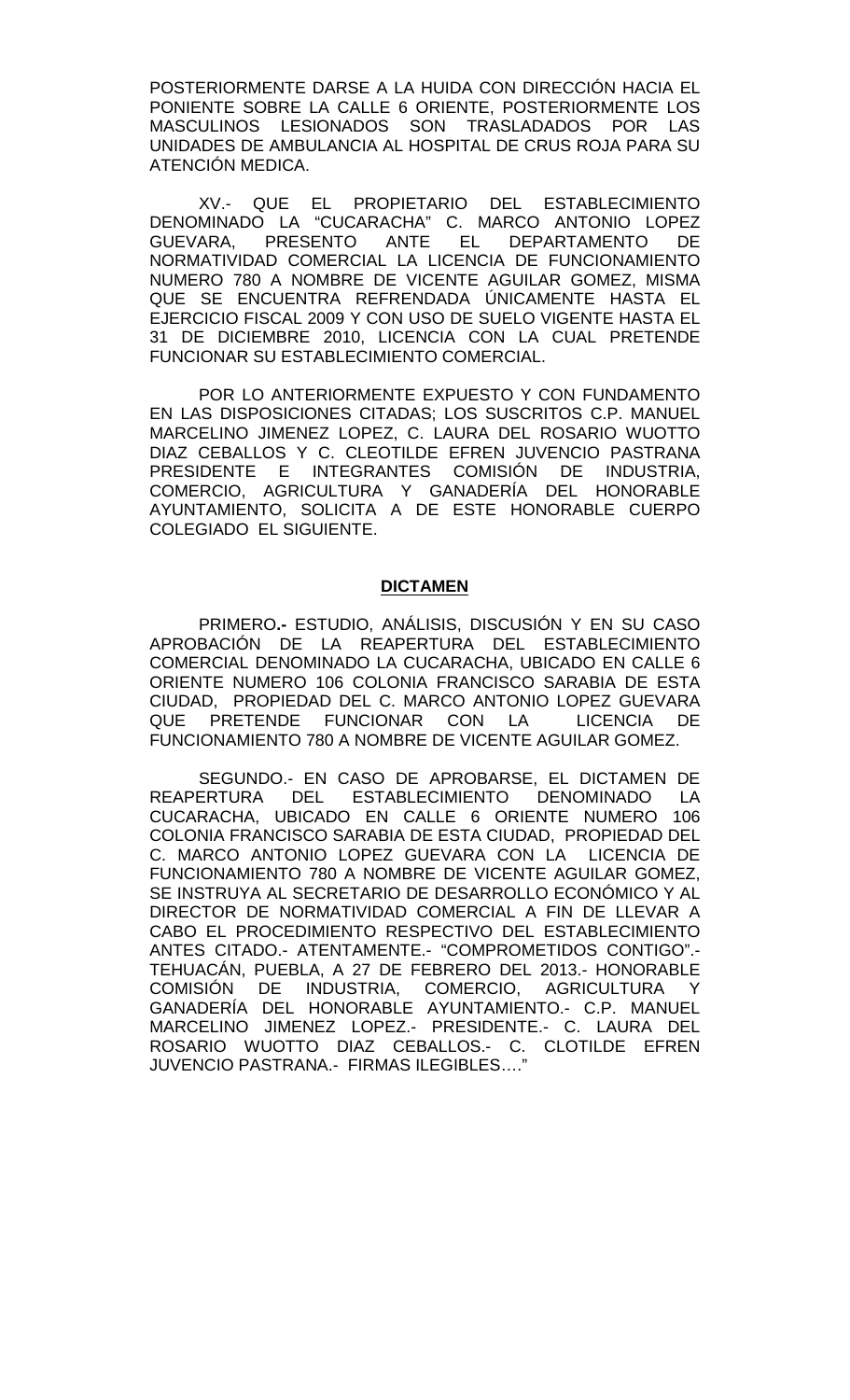SEÑOR PRESIDENTE MUNICIPAL, REGIDORES Y SINDICO MUNICIPAL, EN VOTACIÓN SE LES CONSULTA SI SE APRUEBA LA PROPUESTA PRESENTADA EN CUESTIÓN, LOS QUE ESTÉN POR LA AFIRMATIVA SÍRVANSE MANIFESTARLO LEVANTANDO LA MANO.

EL C. ELISEO LEZAMA PRIETO, PRESIDENTE MUNICIPAL MANIFIESTA AL CABILDO QUE POR LA SITUACIÓN QUE SE PRESENTÓ, EN EL LUGAR ES QUE FUE CLAUSURADO, Y DEBERÍA IMPERAR LA SANCION, ADEMAS DE QUE EL ESTABLECIMIENTO ESTÁ MUY CERCA DEL CENTRO.

HABIÉNDOSE ANALIZADO AMPLIAMENTE EL CONTENIDO DEL DICTAMEN DE REFERENCIA, POR MAYORÍA CON 10 VOTOS A FAVOR Y UN VOTO EN CONTRA POR PARTE DEL C. ELISEO LEZAMA PRIETO, INTEGRANTES DEL HONORABLE CABILDO, SE DETERMINA EL SIGUIENTE:

# **A C U E R D O**

**PRIMERO.-** SE APRUEBA LA REAPERTURA DEL ESTABLECIMIENTO COMERCIAL DENOMINADO LA CUCARACHA, UBICADO EN CALLE 6 ORIENTE NUMERO 106 COLONIA FRANCISCO SARABIA DE ESTA CIUDAD, PROPIEDAD DEL C. MARCO ANTONIO LOPEZ GUEVARA QUE PRETENDE FUNCIONAR CON LA LICENCIA DE FUNCIONAMIENTO 780 A NOMBRE DE VICENTE AGUILAR GOMEZ.

**SEGUNDO.-** SE INSTRUYE AL SECRETARIO DE DESARROLLO ECONÓMICO Y AL DIRECTOR DE NORMATIVIDAD COMERCIAL A FIN DE LLEVAR A CABO EL PROCEDIMIENTO RESPECTIVO DEL ESTABLECIMIENTO ANTES CITADO.

LO ANTERIOR CON FUNDAMENTO EN LOS DISPOSITIVOS LEGALES INVOCADOS EN EL DICTAMEN DE REFERENCIA.

NO HABIÉNDO ASUNTO QUE TRATAR SE DA POR TERMINADA LA PRESENTE SESIÓN DE CABILDO, SIENDO LAS NUEVE HORAS CON CUARENTA MINUTOS DEL DÍA VEINTISEIS DE MARZO DEL AÑO DOS MIL TRECE, PROCEDIENDOSE A LEVANTAR LA PRESENTE ACTA QUE FIRMAN LOS QUE EN ELLA INTERVINIEERON.- DOY FE.-----------

# **SECRETARIO DEL H. AYUNTAMIENTO**

# **C. JOSÉ ORLANDO CUALLO CINTA.**